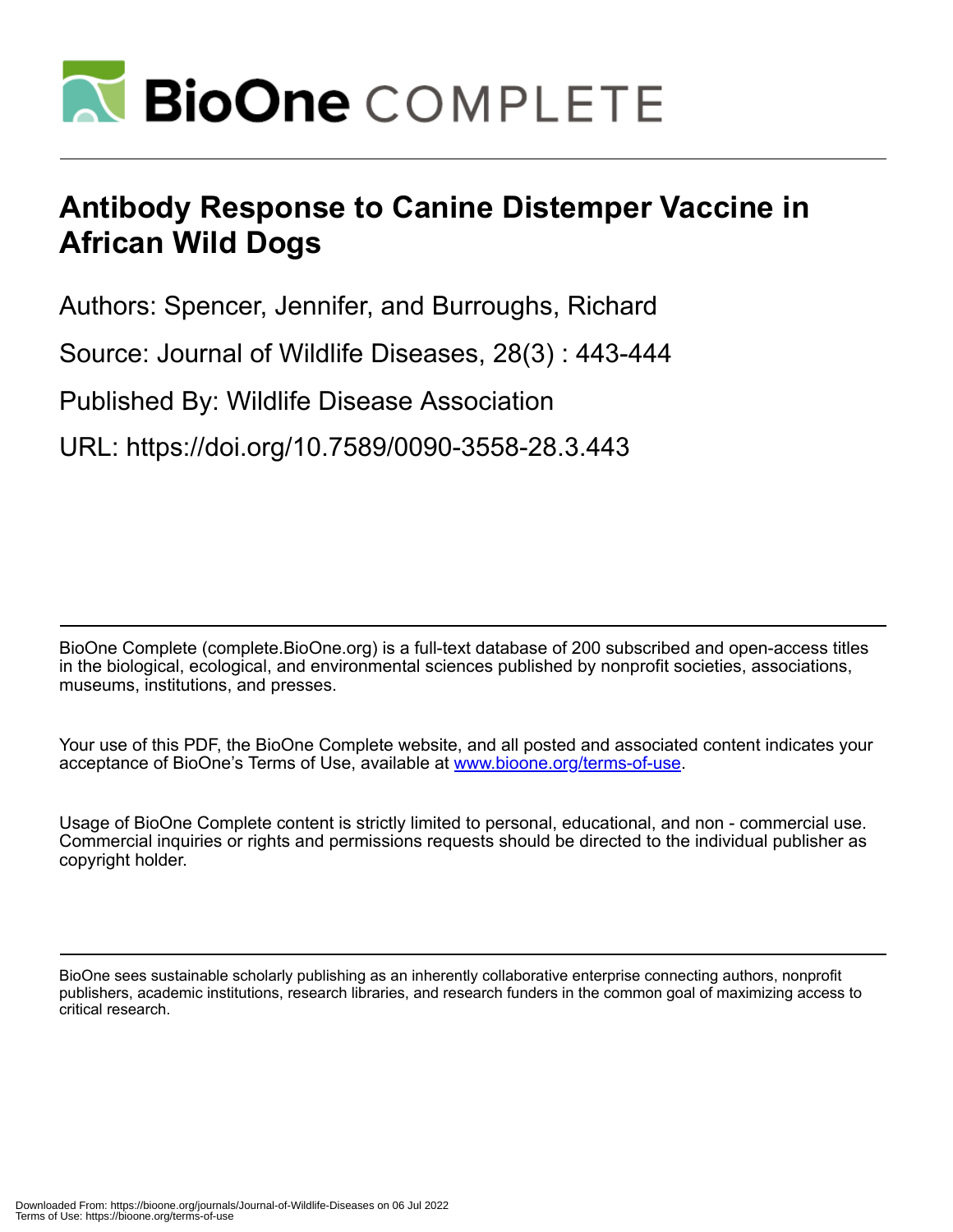## **Antibody Response to Canine Distemper Vaccine in African Wild Dogs**

Jennifer **Spencer'3 and Richard** Burroughs,2 'Department of Infectious Diseases, Faculty of Veterinary Science, University of Pretoria, Private Bag X04, Onderstepoort 0110, South Africa; 2857 Fiskaal Street, Silverton, Pretoria 0001, South Africa.<sup>3</sup> Author to whom correspondence should be addressed

**ABSTRACT:** Antibody levels against canine distemper virus were measured by means of an immunofluorescent antibody test prior to, and after, administration of a modified-live virus booster vaccine to seven African wild dogs *(Ly* caon pictus). Positive seroconversion with no harmful side-effects was seen in all the animals.

Key words: wild dogs, distemper virus, modified-live virus vaccine, immunofluorescent antibody test.

Canine distemper (CD) is an acute to subacute contagious systematic disease with a high mortality rate in domestic dogs *(Canis familaris)* and other carnivores throughout the world (Appel, 1987). Many different species in the order Carnivora are susceptible to CD and the mortality rate varies greatly among species (Appel and Gillespie, 1972).

African wild dogs *(Lycaon pictus)* are susceptible to infection with canine distemper virus (CDV) (Van Heerden et a!., 1980), and are best protected against this disease by vaccination (Appel, 1987). However, disease and death from vaccine induced CD has been reported in African wild dog litters (Durchfeld et al., 1990). Currently, the numbers of African wild dogs in the wild are diminishing. Increasingly, these animals are being kept in captive breeding programs where they inadvertently may be exposed to canine diseases. This has necessitated the need for effective vaccines to protect this endangered species against these diseases.

The present study group, a pack kept for breeding at the De Wildt Cheetah Research Centre of the National Zoological Gardens of South Africa, Pretoria, South Africa  $(25^{\circ}44'S, 28^{\circ}12'E)$  has been vaccinated for several years using the Vanguard 5 vaccine (SmithKline Animal Health, Halfway House, 1685, South Africa). This vaccine contains modified live canine parvovirus, canine parainfluenzavirus, canine adenovirus type 2 and canine distempervirus. To date there have been no obvious side effects from this vaccine, but Van Heerden et al. (1980) observed a lack of seroconversion to live vaccine. Our objective was to measure the antibody response to distemper in this vaccine in wild dogs.

Seven dogs were bled prior to booster vaccination and again 1 mo post-vaccination. Antibody levels were measured by means of an immunofluorescent antibody test (IFA) using commercially available slides onto which canine distemper-infected cells were fixed (VMRD Inc., Pullman, Washington, USA). Serum samples were diluted 1:100 in phosphate buffered saline and the fluorescent reaction was scored from a weak  $(\pm)$  to a very strong (3+) response (Spencer, 1991).

Al! seven dogs had at least a two-fold increase in antibody titer as measured qualitatively by an IFA test (Table 1). This would suggest the efficacy of the present vaccine as a management tool in captive wild dog populations.

TABLE 1. Canine distemper indirect fluorescent antibody test results of African wild dog sera following booster vaccination with a polyvalent vaccine containing canine parvovirus, adenovirus, and distem pervirus.

| Dog No. | Pre-bleed | Post-bleed |
|---------|-----------|------------|
| ۱       | $+$ .     | $2+$       |
| 2       | $\ddot{}$ | $2+$       |
| 3       | $\,^+$    | $3+$       |
| 4       | $\pm$     | $2+$       |
| 5       | $\ddot{}$ | $2+$       |
| 6       | 土         | $2+$       |
|         |           | $2+$       |

'Serum samples were diluted 1:100, and scored from a weak  $(\pm)$  positive to a very strong  $(3+)$  response (Spencer, 1991).